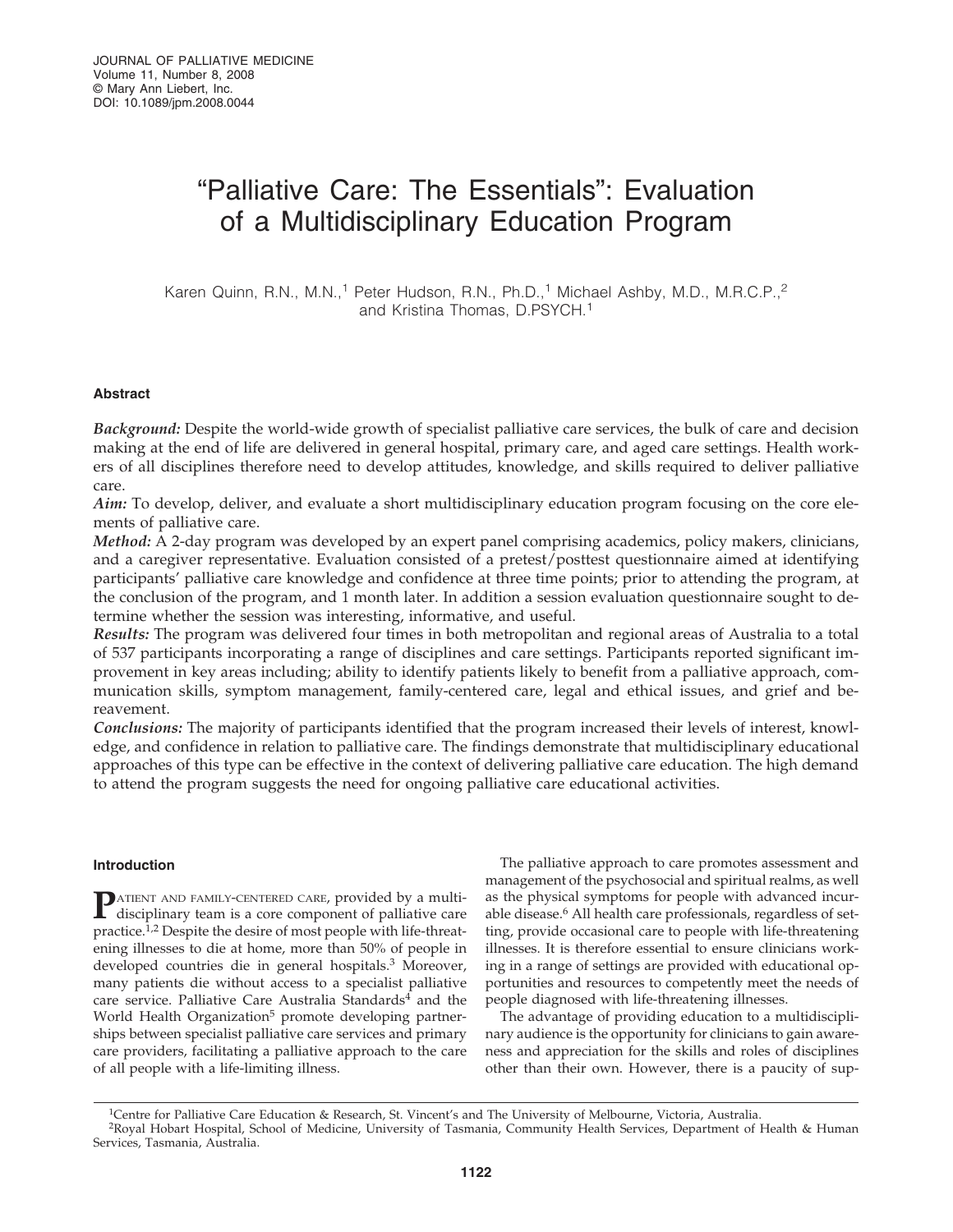### **EVALUATION OF A MULTIDISCIPLINARY EDUCATION PROGRAM 1123**

porting evidence related to the effectiveness of multidisciplinary education. One small pilot study that did explore the effectiveness of palliative care multidisciplinary education concluded that health professionals knowledge and attitudes toward dying patients improved after education, and the improvement was maintained over time.7 However, given the small sample, results are not generalizable.

One education program that focused on the development of a train-the-trainer program was designed to provide nurse educators with a package to assist educating undergraduate nursing students in the care of dying patients and their families.8 While the program appeared to be successful with nurses, it would be useful to explore its applicability to other disciplines. Several specialty areas within health care have explored the concept of multidisciplinary education, but they lacked comprehensive evaluation.<sup>9,10</sup> While there has been a shift in recent times toward integrating palliative care education into undergraduate health care programs, there is a lack of consistency regarding content and teaching method.9,11

Given that all health care professionals may be required to care for a palliative patient and their family, it is essential to consider optimal ways to educate and equip them with the necessary knowledge and skills. The purpose of the current project was to develop, deliver, and evaluate a short multidisciplinary education program focusing on the core elements of the palliative approach to care.

#### **Method**

#### *Curriculum development*

Given that the target education audience was to be multidisciplinary, an advisory group was formed to capture experiences from a range of disciplines and backgrounds in palliative care. The advisory group consisted of thirteen people representing clinical and academic palliative care fields. Specific disciplines included; medical academic (1), nurses (7; clinical, management, and academic), social worker (1), caregivers representative (1), project funding body representative (1), pastoral care (1), and palliative care administrator (1). Evidence from a literature review, combined with the collective clinical experience of the project team, the Australian Standards for Palliative Care (4) delivery and input from the advisory group provided the basis for a curriculum.

The program consisted of nine sessions presented by specialist palliative care clinicians from a range of disciplines. Program delivery consisted of mixed methods, including didactic, question and answer sessions, workshops and panel/case discussions. Resources, appropriate to each session, including relevant reading materials, websites, and reference lists were provided to the participants. Session presenters were requested to consider specific session learning objectives, grouped under the broad framework of "attitude," "knowledge," and "confidence" relevant to their subject. Session objectives were included on the participants' program outline. Table 1 provides a list of the session titles. The rationale for concurrent Sessions VIIIA and VIIIB (Table 1) was that previous project team experience suggested that doctors and nurses welcomed opportunities to learn about specific palliative physical symptoms and their management, including advice and information regarding relevant medications. Session VIIIB was designed to provide allied health team members with an opportunity to explore their role within the multidisciplinary care team.

The closing session for the program took the form of a panel discussion, during which the local palliative care services for each program were encouraged to participate as a way of facilitating introductions and highlighting the locally available services.

#### *Setting*

The program was delivered in two regional and two metropolitan areas in the State of Victoria, Australia.

#### *Recruitment*

The program was promoted via a flyer, which was distributed to all public and private hospitals in Victoria, the Divisions of General Practitioners, Palliative Care Victoria, and all residential aged care facilities (RACF). Enrollments were initially accepted from all health professionals with a university degree (or equivalent). However, due to the frequent requests received from personal care attendants (PCA), particularly those working in RACF, a decision was made to modify the inclusion criteria and invite them to attend. The PCA were individually advised of the program content and clinical focus prior to having their registration confirmed. Participants paid a small registration fee to cover cost of catering and materials.

*Program Day 1* Session I. Clinical and public health approaches to palliative care Session II. Decision making in palliative care: ethical and legal challenges Session III. Assessing and responding to spiritual and cultural issues Session IV. Family centered care Session V. Grief, loss, and bereavement *Program Day 2* Session VI. Communicating with patients, families and colleagues Session VII. Palliative care and nonmalignant disease Session VIIIA (Doctors and nurses). Frequently asked questions regarding symptoms Session VIIIB (allied health clinicians). "Multidisciplinary Team—Does it Work?" Session IX. Care of an imminently dying person and their family Panel discussion

TABLE 1. CURRICULUM CONTENT FOR "PALLIATIVE CARE: THE ESSENTIALS"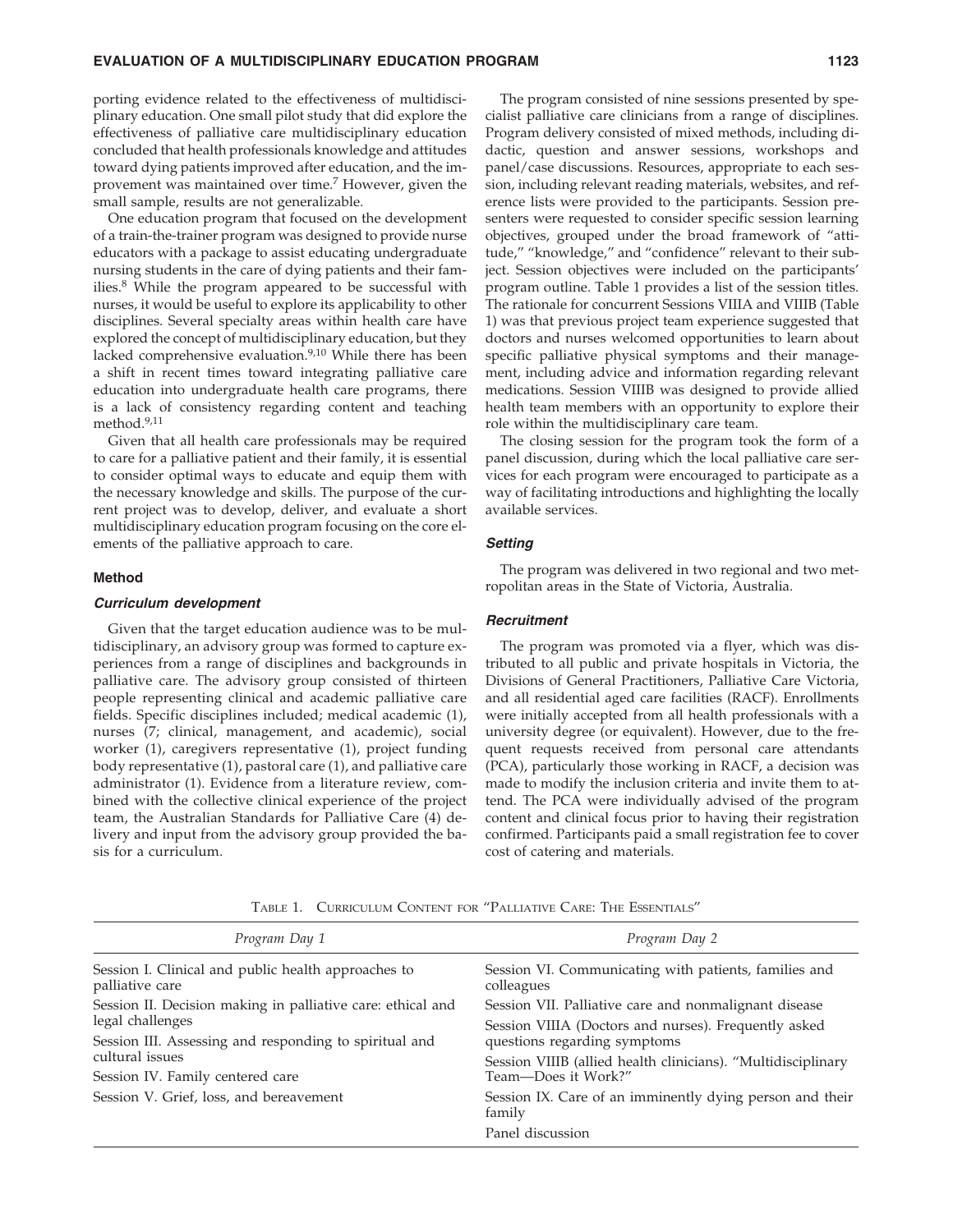# **Data Collection**

Participants were required to consent to evaluation data being used for any future publications or presentations. Data collection comprised the following:

- 1. A sociodemographic questionnaire was developed to capture data including; gender, age, professional role, care setting, and frequency of attending palliative patients, and was administered at the beginning of the program. Estimation of the level of financial burden/employer support was gained with the use of a brief questionnaire administered at the beginning of Day 2 of the program.
- 2. Despite an extensive literature search, no validated palliative care evaluation tools were identified that would capture data related to the program objectives. Therefore, a decision was made to utilize a questionnaire developed by a palliative care project officer from a Victorian regional palliative care service, who was not associated with the program. The generic questionnaire (61 items), was

administered at the beginning and end of each 2-day program to explore participant perceptions related to importance, knowledge, and confidence with palliative care in broad terms over eight key areas. Each item was rated on a 5-point Likert scale where 0 represented "not important" and 4 represented "critical." One month after each program, participants were mailed the same questionnaire in a postage-paid return envelope, with the aim of identifying longer term benefit or otherwise from attending the program.

3. Immediately after each session, participants completed a session evaluation questionnaire (3 items), to ascertain any benefit in relation to level of interest, extent of new information learned, and perceived usefulness of the session. This scale is not validated and was designed specifically for the purpose of this study. A Likert scale, 0–4, was used to measure "interest," "information," and "usefulness," where "0" represented "not at all" and "4" represented "extremely."

| TABLE 2. TOTAL SUBSCALE MEANS AND STANDARD DEVIATIONS FOR MEASURES OF IMPORTANCE, KNOWLEDGE, AND CONFIDENCE   |  |  |  |  |
|---------------------------------------------------------------------------------------------------------------|--|--|--|--|
| FOR ALL OF THE EIGHT AREAS TARGETED IN THE PALLIATIVE CARE TRAINING AT PRE AND POSTINTERVENTION ( $n = 345$ ) |  |  |  |  |

|                                       |                    |       | Time 1<br>$(n = 345)$ |       | Time 2<br>$(n = 345)$ |             |                    |
|---------------------------------------|--------------------|-------|-----------------------|-------|-----------------------|-------------|--------------------|
| Measure                               | Time 1<br>$\alpha$ | Mean  | <b>SD</b>             | Mean  | <b>SD</b>             | F<br>(1364) | $\eta^2$<br>(sig.) |
| Identify patients for PC (2 items)    |                    |       |                       |       |                       |             |                    |
| Importance                            | 0.60               | 7.11  | 1.07                  | 7.38  | 0.91                  | 16.12       | 0.04 <sup>a</sup>  |
| Knowledge                             | 0.79               | 5.29  | 1.44                  | 5.89  | 1.33                  | 57.41       | 0.14 <sup>a</sup>  |
| Confidence                            | 0.79               | 4.87  | 1.37                  | 5.47  | 1.30                  | 72.18       | 0.17 <sup>a</sup>  |
| Relationships and roles (7 items)     |                    |       |                       |       |                       |             |                    |
| Importance                            | 0.76               | 25.27 | 3.26                  | 26.10 | 2.71                  | 21.44       | 0.06 <sup>a</sup>  |
| Knowledge                             | 0.87               | 19.99 | 4.08                  | 21.69 | 3.65                  | 67.29       | 0.16 <sup>a</sup>  |
| Confidence                            | 0.90               | 18.75 | 4.15                  | 20.29 | 3.90                  | 58.02       | 0.14 <sup>a</sup>  |
| Support services (9 items)            |                    |       |                       |       |                       |             |                    |
| Importance                            | 0.93               | 33.15 | 4.08                  | 33.82 | 3.59                  | 9.90        | 0.03 <sup>b</sup>  |
| Knowledge                             | 0.93               | 25.36 | 5.83                  | 27.78 | 4.96                  | 73.37       | 0.17 <sup>a</sup>  |
| Confidence                            | 0.94               | 23.95 | 5.68                  | 25.86 | 5.48                  | 52.24       | 0.13 <sup>a</sup>  |
| Communication skills (9 items)        |                    |       |                       |       |                       |             |                    |
| Importance                            | 0.74               | 33.61 | 4.53                  | 34.10 | 3.19                  | 4.02        | 0.01 <sup>b</sup>  |
| Knowledge                             | 0.91               | 25.53 | 5.80                  | 27.78 | 4.94                  | 69.72       | 0.16 <sup>a</sup>  |
| Confidence                            | 0.83               | 23.90 | 5.81                  | 25.71 | 5.25                  | 47.83       | 0.12 <sup>a</sup>  |
| Clinical management (14 items)        |                    |       |                       |       |                       |             |                    |
| Importance                            | 0.60               | 50.13 | 8.50                  | 51.10 | 7.63                  | 7.54        | 0.02 <sup>c</sup>  |
| Knowledge                             | 0.79               | 37.74 | 10.77                 | 41.52 | 9.27                  | 75.20       | 0.17 <sup>a</sup>  |
| Confidence                            | 0.79               | 35.72 | 9.98                  | 38.43 | 8.71                  | 38.20       | 0.10 <sup>a</sup>  |
| Legal $&$ ethical issues (6 items)    |                    |       |                       |       |                       |             |                    |
| Importance                            | 0.92               | 21.61 | 3.52                  | 22.32 | 2.48                  | 16.02       | 0.04 <sup>a</sup>  |
| Knowledge                             | 0.80               | 14.53 | 5.60                  | 16.48 | 3.76                  | 58.09       | 0.14 <sup>a</sup>  |
| Confidence                            | 0.91               | 13.67 | 4.40                  | 15.37 | 3.70                  | 71.22       | 0.16 <sup>a</sup>  |
| Spiritual/cultural aspects (10 items) |                    |       |                       |       |                       |             |                    |
| Importance                            | 0.84               | 36.85 | 4.93                  | 37.71 | 3.89                  | 11.97       | 0.03 <sup>c</sup>  |
| Knowledge                             | 0.95               | 26.96 | 7.26                  | 29.49 | 5.91                  | 59.87       | 0.14 <sup>a</sup>  |
| Confidence                            | 0.95               | 25.18 | 7.27                  | 27.66 | 6.04                  | 65.19       | 0.15 <sup>a</sup>  |
| Grief and bereavment (4 items)        |                    |       |                       |       |                       |             |                    |
| Importance                            | 0.92               | 14.96 | 1.89                  | 15.23 | 1.44                  | 7.77        | 0.02 <sup>c</sup>  |
| Knowledge                             | 0.91               | 11.24 | 3.16                  | 12.23 | 2.49                  | 44.64       | 0.11 <sup>a</sup>  |
| Confidence                            | 0.92               | 10.57 | 3.10                  | 11.49 | 2.56                  | 41.02       | $0.10^{a}$         |

 $a_p < .001$ ;  $b_p < .05$ ;  $c_p < .01$ .

Items measured on a 0–4 Likert scale. Note that subscales have varying numbers of items so scores on different subscales cannot be compared without first dividing the subscale mean by the number of items making up that subscale.

SD, standard deviation.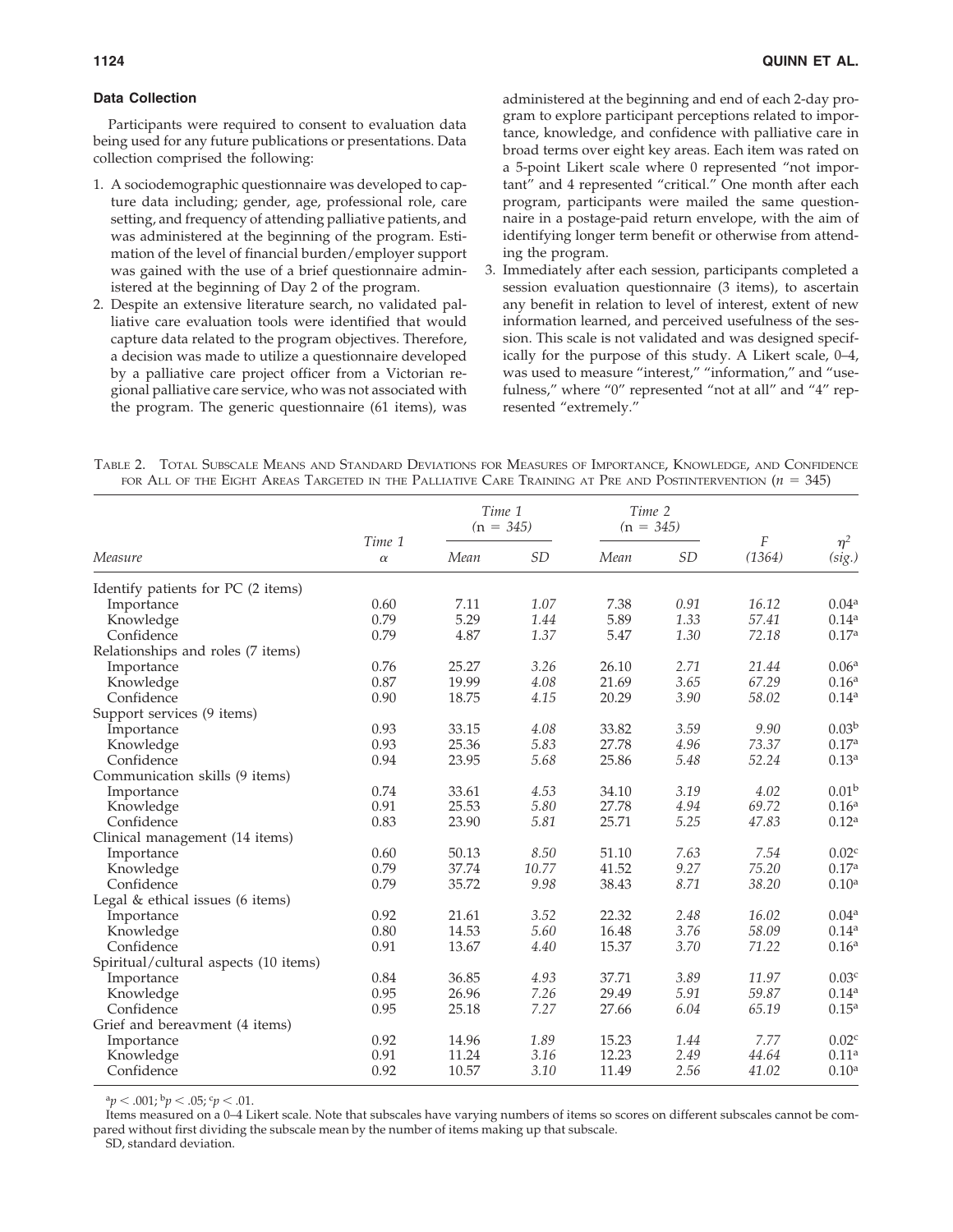|              | Professional role |          |              |                             |             |  |
|--------------|-------------------|----------|--------------|-----------------------------|-------------|--|
| Program      | Allied health     | Doctor   | <b>Nurse</b> | Other staff<br>(mainly PCA) | Total       |  |
| 1 Melbourne  | $17(11\%)$        | 4(3%)    | 115 (73%)    | 22(14%)                     | 158 (32%)   |  |
| 2 Colac      | $8(9\%)$          | $1(1\%)$ | 73 (78%)     | 12(13%)                     | 94 (19%)    |  |
| 3 Cranbourne | $11(12\%)$        | 2(2%)    | 76 (83%)     | 3(3%)                       | 92(19%)     |  |
| 4 Shepparton | 8(5%)             | $1(1\%)$ | 138 (91%)    | 4(3%)                       | $151(31\%)$ |  |
| Total        | 44 (9%)           | 8(2%)    | 402 $(81\%)$ | 41 $(8%)$                   | 495         |  |

TABLE 3. PROFESSIONAL ROLE OF PARTICIPANTS PER PROGRAM

PCA, personal care attendant.

- 4. A total program evaluation was administered at the end of each program, with open-ended questions to encourage participants to provide comments not captured by the questionnaire. The questionnaire was developed by the project team to provide participants with an opportunity to describe strengths and weaknesses of the program, ongoing learning needs, and identify challenges in implementing change in their workplace.
- 5. A focus group was conducted by one of the research team 1 month after the first program to provide the opportunity for additional qualitative data to be collected in order to consider recommendations for improvement. Questions to guide the discussion were developed by the research team and broadly aimed to explore the organization of the program appropriateness and relevance of the program content to practice, recommendations for improving the program and any concerns or issues as identified by the participants.

#### **Analysis**

Questionnaire data were entered into SPSS for Windows 14.0 (SPSS, Inc., Chicago, IL) for the purposes of analysis. The participants' pre-/postresponses to the generic questionnaire were analyzed using a repeated measures analyses of variance (MANOVA). Eight subscale scores were calculated for each of the eight key areas measured in the 61-item questionnaire. All eight subscales reported moderate to strong reliabilities (alpha scores were between 0.60 and 0.95) as shown in Table 2.

The participants' responses to three items measuring individual session evaluations on interest, information, and usefulness were analysed using several analyses of variance (ANOVA). To limit inflation of type I errors due to conducting multiple analyses, a more conservative  $\alpha$  limit was set at 0.001.12

Qualitative data were entered into an Excel spreadsheet (Microsoft, Inc., Redmond, WA) and underwent a thematic analysis. Data related to program cost to participants, including travel, professional development leave, and management support were entered into an Excel spreadsheet to undergo group analysis.

Focus group discussions were transcribed from the tapes. Data were analyzed using the thematic approach, identifying common themes and entering into an Excel spreadsheet.

# **Results**

# *Sociodemographic profile*

A total of 537 participants attended the four programs. Each program received maximum registrations, based on venue capacity. In addition, over 100 people registered for a waiting list. Evaluations were not received from 42 participants, therefore, results are based on feedback obtained from 495 participants over the four programs.

Numbers of participants from each discipline represented at each venue are provided in Table 3. The overwhelming majority of attendees were registered nurses and therefore not surprisingly, the majority were also female (96%). The age range of participants was between 20 years and "over 60 years", with the majority between 40–59 years (60%). Sixtytwo percent of participants were from regional settings, compared to 24% from metropolitan settings. Fourteen percent of participants declined to identify their care setting. While only 2% of attendees were doctors and 17% allied health, the program was developed and delivered by a multidisciplinary team with the aim of being potentially appropriate for a multidisciplinary audience.

Allied health disciplines represented over the course of the programs included occupational therapy, physiotherapy, complementary therapy, social work, bereavement counseling, case management, speech pathology, welfare worker, pastoral care, PCA, volunteer, support worker, family therapy, diversional therapy, and art therapy. Strongest repre-





**FIG. 1.** Means for eight key areas for importance.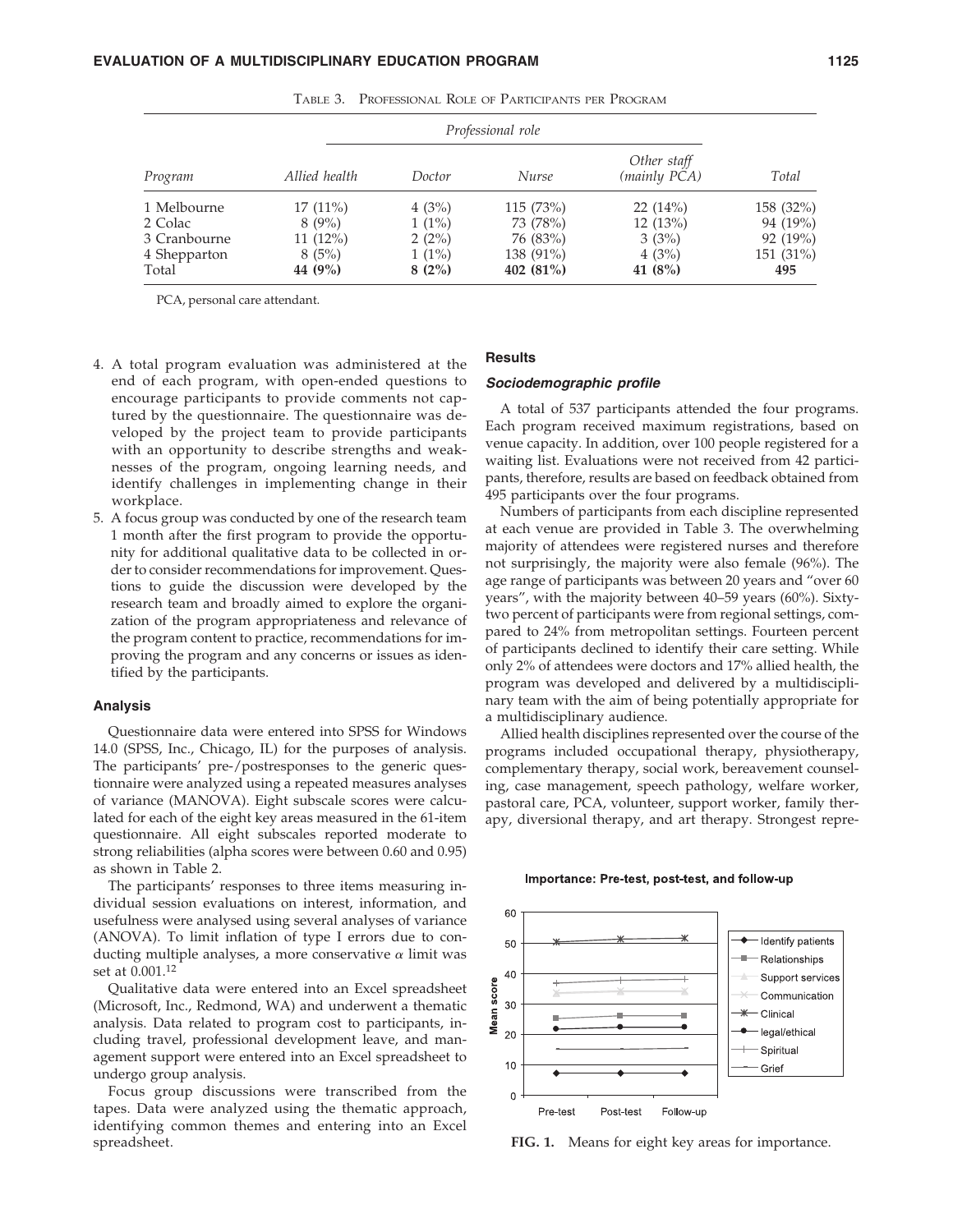sentation was from social workers  $(n = 16)$  and pastoral  $care/bereavement workers (n = 11).$ 

For the purposes of analysis the allied health participants were grouped together.

# *Palliative care "importance," "knowledge," and "confidence" preprogram and postprogram*

A repeated MANOVA was performed on a total of 24 variables that included a measure of perceived importance, knowledge, and confidence for each of the eight areas: (1) identifying patients for palliative care, (2) relationships and roles, (3) providing support services, (4) communication skills, (5) clinical management (symptoms and pain management), (6) legal and ethical issues, (7) spiritual and cultural aspects, and (8) grief and bereavement. Two time periods were compared for the 345 participants who completed both preintervention and postintervention measures. The within-group factor was time and there was no betweengroup factor.

Using Pillai's criterion, multivariate effects within groups was found for time,  $F(24,341) = 7.45$ ,  $p < 0.001$ . The results showed moderate associations between time and the combined variables,  $\eta^2 = 0.34$ . Univariate analyses revealed significant difference between time periods on all 24 measures. As shown in Table 2, the intervention had a positive effect on importance, knowledge, and confidence, for all of the eight areas from time 1 to time 2.

The effect of the intervention had a stronger association for knowledge and confidence and weaker association for importance. This pattern was demonstrated across all eight areas. The majority of participants already rated themselves fairly highly on the pretest for importance of factors compared to self-ratings at pretest on knowledge or confidence.

#### *Follow-up questionnaire one month after program*

Only 84 participants responded to the follow-up questionnaire (response rate  $= 17\%$ ). Due to the poor response rate, the sample size was too small to repeat the analyses to examine for differences on importance, knowledge, and confidence on the eight areas targeted in the palliative care training sessions. However, the means for each of the eight areas for each time period have been graphed for importance,



Knowledge: Pre-test, post-test, and follow-up

**FIG. 2.** Means for eight key areas for knowledge.





**FIG. 3.** Means for eight key areas for confidence.

knowledge, and confidence (Figs. 1–3). For most of the key areas, follow-up mean scores for importance, knowledge, and confidence remained stable from post-test mean scores, and in many cases there was a continual increasing trend.

# *Individual session evaluation*

Overall, session evaluations were positive with mean scores for individual sessions ranging from 2.36 to 3.56 as shown in Table 4. Session V1 on communication and session VII on nonmalignant disease scored the highest on "interest," "information," and "usefulness."

Several ANOVAs were conducted to examine for differences between groups (allied health, nurses, and PCAs) on scores for interest, information, and usefulness for each session, except the concurrent session. Doctors were excluded from the analyses due to small numbers. In total, 24 ANOVAs were conducted. Due to the high number of analyses, the  $\alpha$  limit was set at 0.001 to reduce type I errors.<sup>12</sup> There were no differences between scores on interest, information, and usefulness for each session between the three disciplines.

In relation to the concurrent sessions, independent *t* tests were conducted for the concurrent Session XIb to examine differences on interest, information, and usefulness between allied health professionals and PCAs. Analyses revealed a significant difference between PCAs and allied health professionals on interest,  $t(68) = -4.04$ ,  $p < 0.001$ , information,  $t(68) = -4.83$ ,  $p < 0.001$ , and usefulness,  $t(68) = -3.14$ ,  $p <$ 0.001, for this session. PCAs reported higher levels of interest, information, and usefulness (means  $= 2.88$ , 2.85, and 2.76, respectively) for the session than allied health professionals (means  $= 1.86$ , 1.50, and 1.92, respectively).

#### *Qualitative results*

**At completion of Day 2 of the program.** Participants responded that the program strengths included the passionate conviction of the "excellent" speakers, who were regarded as highly motivating and knowledgeable in their field. Several comments were made about the well-balanced coverage of content in the program. The take-home resources were highly valued, as was the time allowed for questions.

Suggestions for program improvement included encouraging more group sharing and participation and consider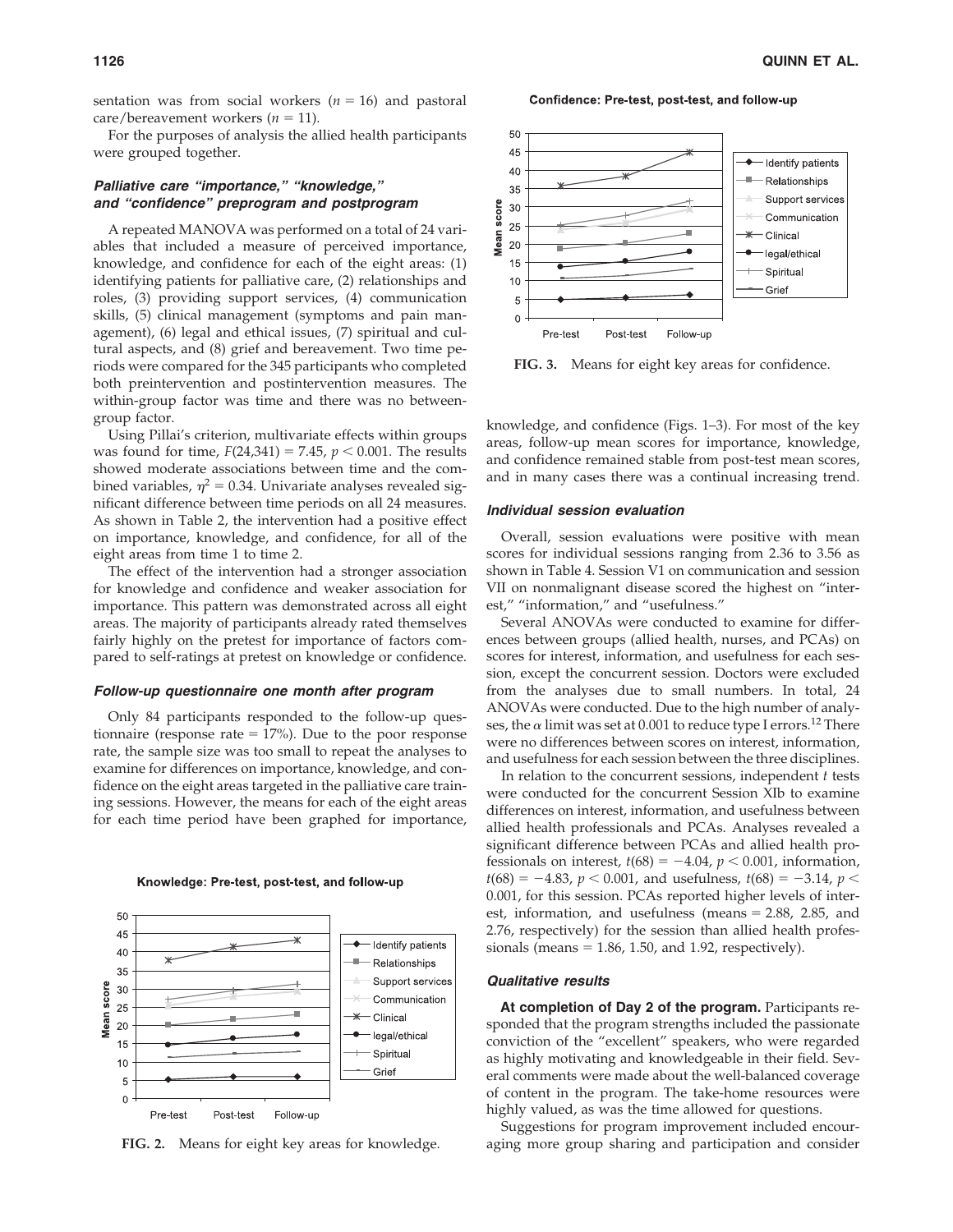| <b>Session</b> | Session topic                                                                              | Interest | New info. | <i><u><b>Usefulness</b></u></i> |
|----------------|--------------------------------------------------------------------------------------------|----------|-----------|---------------------------------|
| Day 1          |                                                                                            |          |           |                                 |
| I              | Clinical and public health approaches to<br>palliative care                                | 2.71     | 2.62      | 2.36                            |
| $\rm II$       | Decision making in palliative care:<br>ethical and legal challenges                        | 2.98     | 2.71      | 2.77                            |
| Ш              | Assessing and responding to spiritual<br>and cultural issues                               | 2.76     | 2.62      | 2.77                            |
| IV             | Family-centered care                                                                       | 3.13     | 2.91      | 3.05                            |
| V              | Grief, loss and, bereavement                                                               | 2.96     | 2.84      | 2.83                            |
| Day 2          |                                                                                            |          |           |                                 |
| VI             | Communicating with patients, families<br>and colleagues                                    | 3.56     | 3.35      | 3.46                            |
| VII            | Palliative care and nonmalignant<br>disease                                                | 3.45     | 3.32      | 3.35                            |
| <b>VIIIa</b>   | Concurrent session (nurses/doctors)—<br>FAQs regarding symptoms                            | 2.98     | 2.88      | 2.91                            |
| <b>VIIIb</b>   | Concurrent session (allied health/PCAs)<br>"Multidisciplinary Team-Does it<br>Work?"       | 2.36     | 2.16      | 2.33                            |
| IX             | Care of an imminently dying person and<br>their family<br>Panel discussion (no evaluation) | 2.87     | 2.73      | 2.80                            |

TABLE 4. MEAN VALUES FOR INTEREST, INFORMATION, AND USEFULNESS FOR PROGRAM SESSIONS I–IX

Note: Scores range from 0 (low)–4 (high). The bold figures indicate high participant responses. PCAs, personal care attendants.

ways of maintaining interest despite participant fatigue toward the end of each day.

**Focus group results.** A focus group with eight participants was conducted by one of the research team members, one month after the first program. Participants strongly recommended the program to colleagues and found it very applicable to their practice. Two participants described their motivation and confidence to make some practice changes in their workplace. Based on the positive feedback from program one, with no recommendations for improving the program delivery or content, no further focus groups were conducted.

#### **Discussion and Recommendations**

Findings from the study indicate that the program increased levels of interest, knowledge, and confidence in relation to palliative care. The overwhelming majority of participants found the program to be of benefit to their practice, and empowered them to consider making changes in their care settings. Program evaluation results suggest that the majority of content remains core to a multidisciplinary audience with participants reporting the relevance and applicability to their practice. However, the low numbers of doctors and allied health professionals limits generalisability of results to those disciplines.

The sessions on communication skills and nonmalignant disease were rated by the participants as providing the greatest overall benefit with regard to interest, new information, and usefulness, which reflect the current focus of contemporary palliative care practice on those areas. Increasingly, advanced communication skills are viewed as essential to

providing optimal care for both the patient and their family.<sup>13</sup> Recent palliative care diagnoses statistics have demonstrated that referrals for non malignant disease are increasing, which is reflected in the demand from health professionals to gain knowledge related to this area, demonstrated by the strong demand for participation in the program.

PCAs did not benefit as significantly from attending the program as did the other participants; this may be reflective of PCA-specific needs not being met within the program content. However, given the number of enquiries received from PCA, it may be timely to consider developing a palliative care education program exclusively for them that addresses some of their identified needs. Allied health team members and PCA who attended Session B (exploring the role of a multidisciplinary team approach in palliative care and its application in practice) verbally and informally expressed some frustration at being excluded from the symptom session (Session A). Therefore, a recommendation for future programs is that participants be encouraged to select the session they consider to be most valuable, rather than being selected based on their discipline.

Given the attendance by a large number of palliative care health professionals, it would appear there is a need for ongoing education specifically targeting palliative care health professionals. Regional palliative care participants particularly welcomed the opportunity to attend education within their own region, as attested to by the very strong registrations for the two regional programs.

In recognition of the national shortage<sup>4</sup> of a skilled palliative care workforce, there is an urgent need to consider opportunities to develop a variety of innovative education programs that meet the needs of health professionals from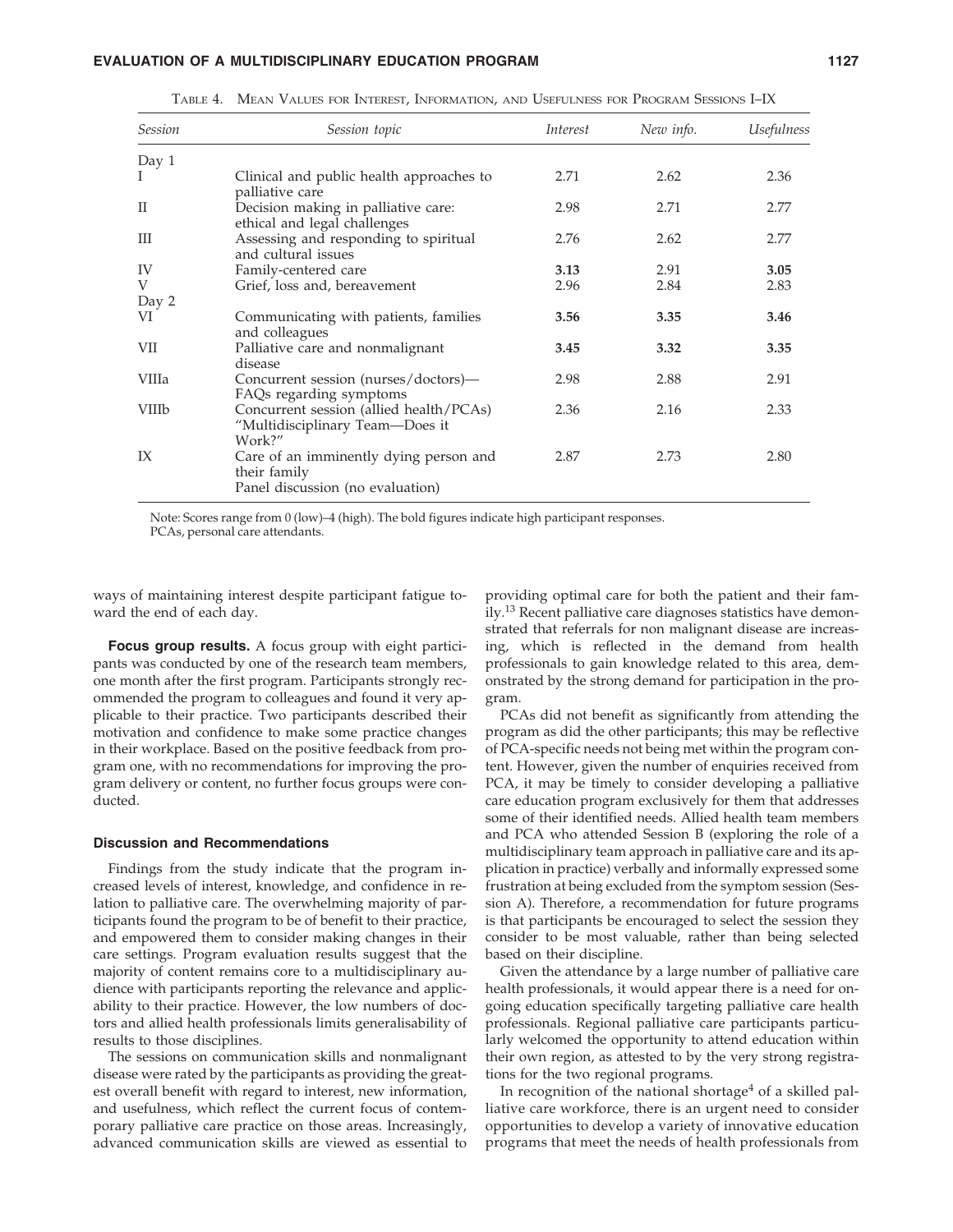a range of care settings. Education programs similar to the one outlined has potential to influence practice confidence and satisfaction, while also serving as a potential recruitment tool to palliative care by promoting interest in participants not currently working in the field. It is recommended that future programs seek formal accreditation with each of the individual clinical disciplines' governing bodies, and also explore the option of recognition with university programs and linking with specific postgraduate programs.

The reality is that palliative care is predominantly delivered outside specialist palliative care inpatient services, with general practitioners primarily responsible for providing care. However, the low numbers of doctors who attended the program suggests promotion of the program could be improved, or perhaps the delivery may need modification to entice more doctors to attend. For example, 2 to 4 hours per week over several weeks may appeal, while a 1-week intensive program may better suit participants, particularly those from regional and rural areas. It may also be valuable to consider incorporating a period of clinical placement if support from appropriate sites can be arranged.

#### *Limitations*

Despite the intent of the program to be multidisciplinary, there was, as expected, dominance by nursing, which is the largest component of the palliative care workforce. The project was funded, with only a small charge made for participants to attend. It is therefore difficult to predict whether participants would have been as willing to attend if the program cost was substantially higher. Another limitation is that the evaluation instruments were not validated prior to the program, although they showed good reliability. The response rate for the follow-up questionnaire was poor, prompting caution in making any comment regarding longer term benefit or otherwise from attending the program. Consideration could be given to exploring longer term benefit to participants, particularly in terms of impact on practice change within work settings. Ideally, a period of clinical experience would complement the program, but may be challenging to achieve in practical terms.

# **Conclusion**

The aim of the project was to develop, deliver, and evaluate a 2-day multidisciplinary palliative care education program, appropriate for generalist health professionals working in a variety of settings. The program content focused on providing participants with an introduction to palliative care principles and practice, identifying that the approach to care is holistic and multidisciplinary. In total, 537 participants (495 completed evaluations) attended the program in two regional and two metropolitan Victoria, Australia, sites. Although the overwhelming majority of participants were nurses, many other disciplines were also represented. Palliative care health professionals embraced the opportunity to attend the program, despite the target audience being generalist health professionals, which may suggest there is an urgent need to develop short courses specific to the specialty of palliative care as well as for generalist health professionals.

Evaluation of the program demonstrates the program was very well received, met the needs of, and improved the importance, knowledge, and confidence of palliative care for the large majority of participants, and had some impact on their practice. All sessions were rated by the participants as complementing their interest, new information, and confidence in each area, with communication skills and nonmalignant disease attracting the strongest improvement. Overwhelmingly, the participants supported the opportunity for programs such as "Palliative Care: The Essentials" be made available on an ongoing basis.

### **Acknowledgements**

Supported by a research grant from Australian Government Department of Health and Ageing and Victorian Department of Human Services.

The authors thank Dr. John Fisher, Evaluation Consultant for assistance with developing plan for program evaluation and analysis of data and Karen McCraw, Project Officer for Grampians Region Palliative Care Consortium, for development of the preprogram/postprogram evaluation tool.

#### **Author Disclosure Statement**

No competing financial interests exist.

### **References**

- 1. Fisher J: Greater collaboration needed for education, training and equitable palliative care. Int J Palliat Nurs 2005;11:431.
- 2. Keogh K, Jeffey D, Flanagan S: The palliative care education group for Gloucestershire (PEGG): An integrated model of multidisciplinary education in palliative care. Int J Palliat Care 1999;8:44–47.
- 3. Victorian Government Department of Human Services: *Palliative Care Program Policy and Funding Guidelines 2004–2005*. Melbourne: Department of Human Services, 2004.
- 4. Palliative Care Australia. *A Guide to Palliative Care Service Development: A Population Based Approach*. 2005.
- 5. World Health Organization: *Definition of Palliative Care*. Geneva: World Health Organization, 2005.
- 6. Finlay I, Jones R: Definitions in palliative care. BMJ 199;311:754.
- 7. McLeod R, Egan T: Interprofessional education. In: Wee B, Hughes N (eds): *Education in Palliative Care: Building a Culture of Learning*. New York: Oxford University Press, 2007.
- 8. Sullivan A, Lakoma M, Billings J, Peters A, Block S; PCEP Core Faculty: Teaching and learning End-of-life care: Evaluation of a faculty development program in palliative care. Acad Med 2005;80:657–669.
- 9. Spruyt O, McLeod R, Hudson P: (2007). Australia and New Zealand. In Wee B, Hughes N (eds): *Education in Palliative Care: Building a Culture of Learning*. New York: Oxford University Press, 2007.
- 10. Kristjanson L, Dudgeon D, Nelson F, Heteleff P, Balneaves L: Evaluation of an interdisciplinary training program in palliative care: Addressing the needs of rural and northern communities. J Palliat Care 1997;213:5–12.
- 11. Davies E, Higginson I: *The Solid Facts: Palliative Care*. Geneva: World Health Organization, 2004.